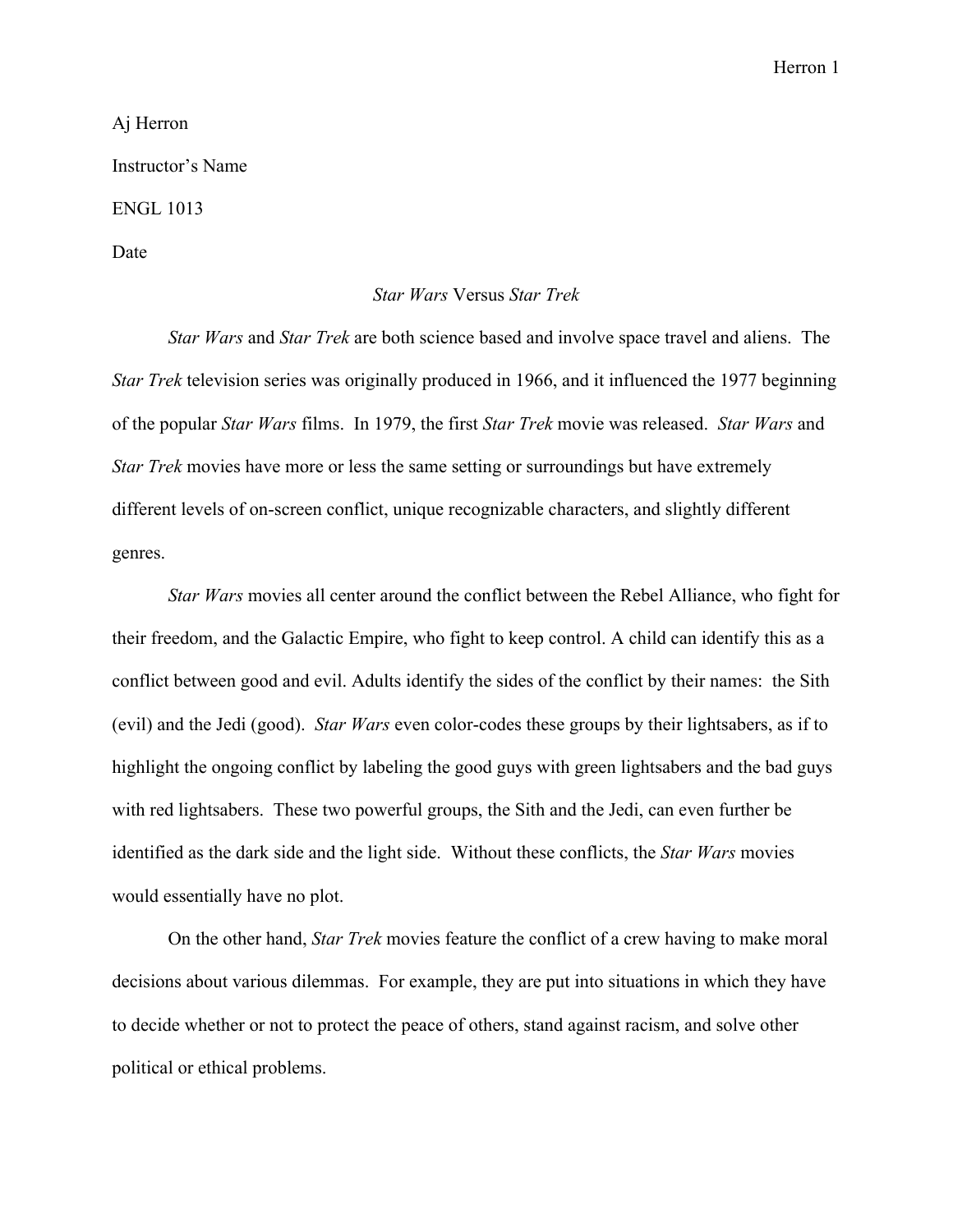Herron 2

One of the most recognizable characters from *Star Wars* is Darth Vader, also called Lord Vader because he is a Sith lord. Darth Vader was a former Jedi (Anakin Skywalker), who was tempted by the dark side and chose poorly. He has remarkable strength and looks extremely intimidating because of his apparel. He dresses in all black and has an overall dark appearance. He has an exceptionally deep, raspy voice, and his breaths sound labored and mechanical through his dark helmet. Darth Vader is a fierce and unforgiving leader, a leader whom few people have dared to stand up to.

While the most-recognizable character of *Star Wars* is an evil character, the most widely known character of *Star Trek* is a good guy, Spock. Spock, or Mr. Spock, is a half-human, half-Vulcan crew member. Spock, Captain Kirk's first officer, uses his Vulcan mind and his beyondaverage intelligence to help make the decisions that he and his fellow crewmates are faced with on their many Starfleet voyages. Spock faces slight conflicts within himself throughout the movies due to being only part human. His Vulcan side makes him think with only pure logic, so when his feelings and emotions arise from his human side, he is often left confused.

*Star Wars* and *Star Trek* also differ in their genres. *Star Wars* is science fantasy. The force that *Star Wars* revolves around is more magical than fictional, making it science fantasy. The force could essentially be described as a universal energy source that is a part of all living things, and with particular skill or abilities, it can be manipulated. The force is pure fantasy compared to the real world, considering it allows people to control others' minds, allows telekinesis to take place, and can even make a person or being more physically skilled. All of these abilities that are accessible through the force are science fantasy instead of science fiction because they are not even remotely possible.

*Star Trek*, however, is classified as science fiction. Unlike its cousin, the main concepts